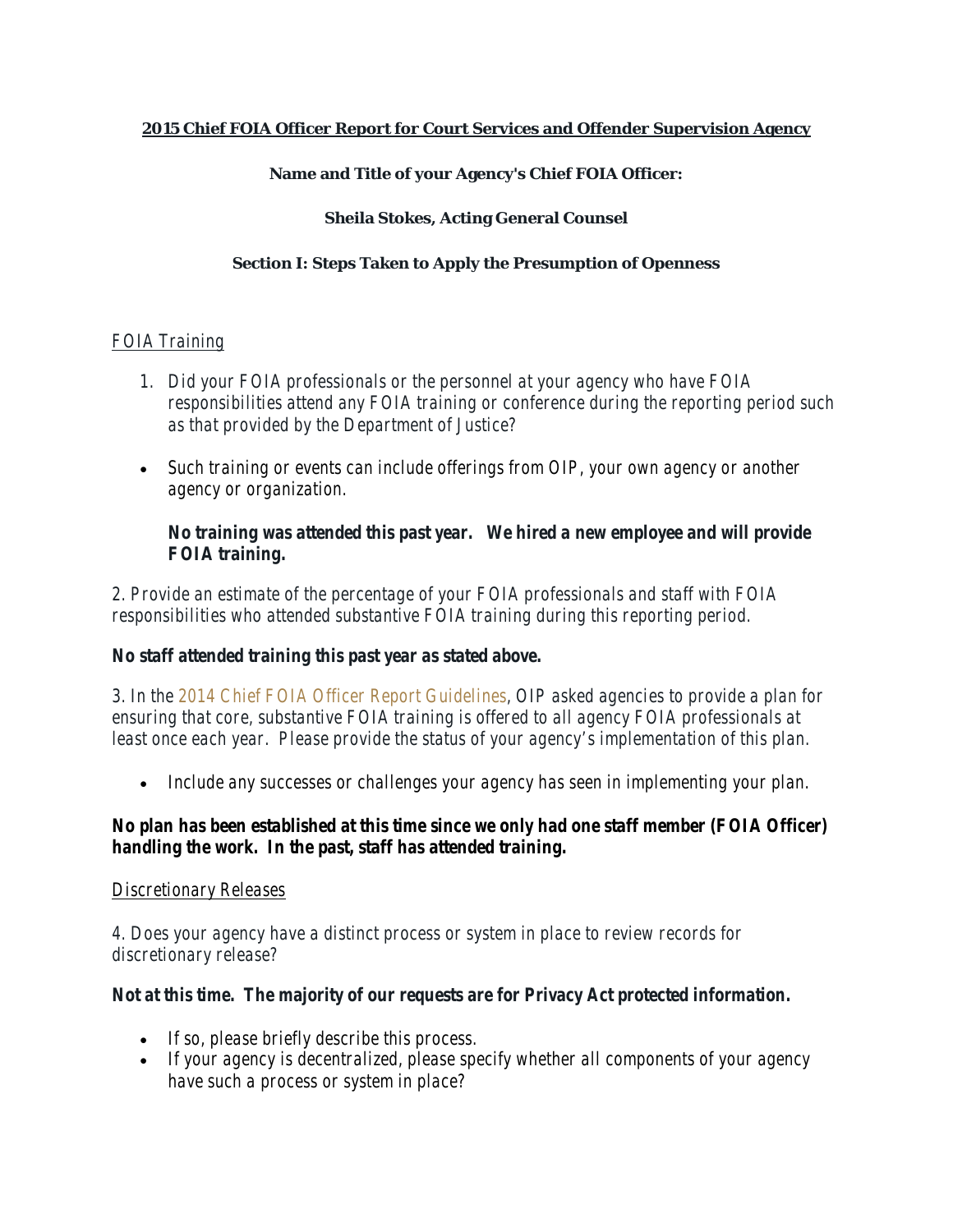*5. During the reporting period, did your agency make any discretionary releases of information?*

## *No releases were made.*

*6. What exemption(s) would have covered the material released as a matter of discretion? For a discussion of the exemptions that allow for discretionary releases, please see OIP's guidance [on](http://www.justice.gov/oip/foiapost/2009foiapost8.htm)  [implementing the President's and Attorney General's FOIA Memoranda.](http://www.justice.gov/oip/foiapost/2009foiapost8.htm)*

# *Not applicable.*

*7. Provide a narrative description, as well as some specific examples, of the types of information that your agency released as a matter of discretion during the reporting year.* 

## *Not applicable.*

*8. If your agency was not able to make any discretionary releases of information, please explain why.*

## *Since the majority of our records are Privacy Act protected, we are not at liberty to make discretionary releases.*

## *Other Initiatives*

*9. If there are any other initiatives undertaken by your agency to ensure that the presumption of openness is being applied, please describe them here.*

• *If any of these initiatives are online, please provide links in your description.*

## *No other initiatives have been undertaken at this time.*

#### **Section II: Steps Taken to Ensure that Your Agency Has an Effective System in Place for Responding to Requests**

## *Processing Procedures*

*1. For Fiscal Year 2014, what was the average number of days your agency reported for adjudicating requests for expedited processing? Please see Section VIII.A. of your agency's Fiscal Year 2014 Annual FOIA Report.*

• *Please note here if your agency did not adjudicate any requests for expedited processing during Fiscal Year 2014.* 

# *We did not adjudicate any requests for expedited processing.*

*2. If your agency's average number of days to adjudicate requests for expedited processing was above ten calendar days, please describe the steps your agency will take to ensure that requests for expedited processing are adjudicated within ten calendar days or less.*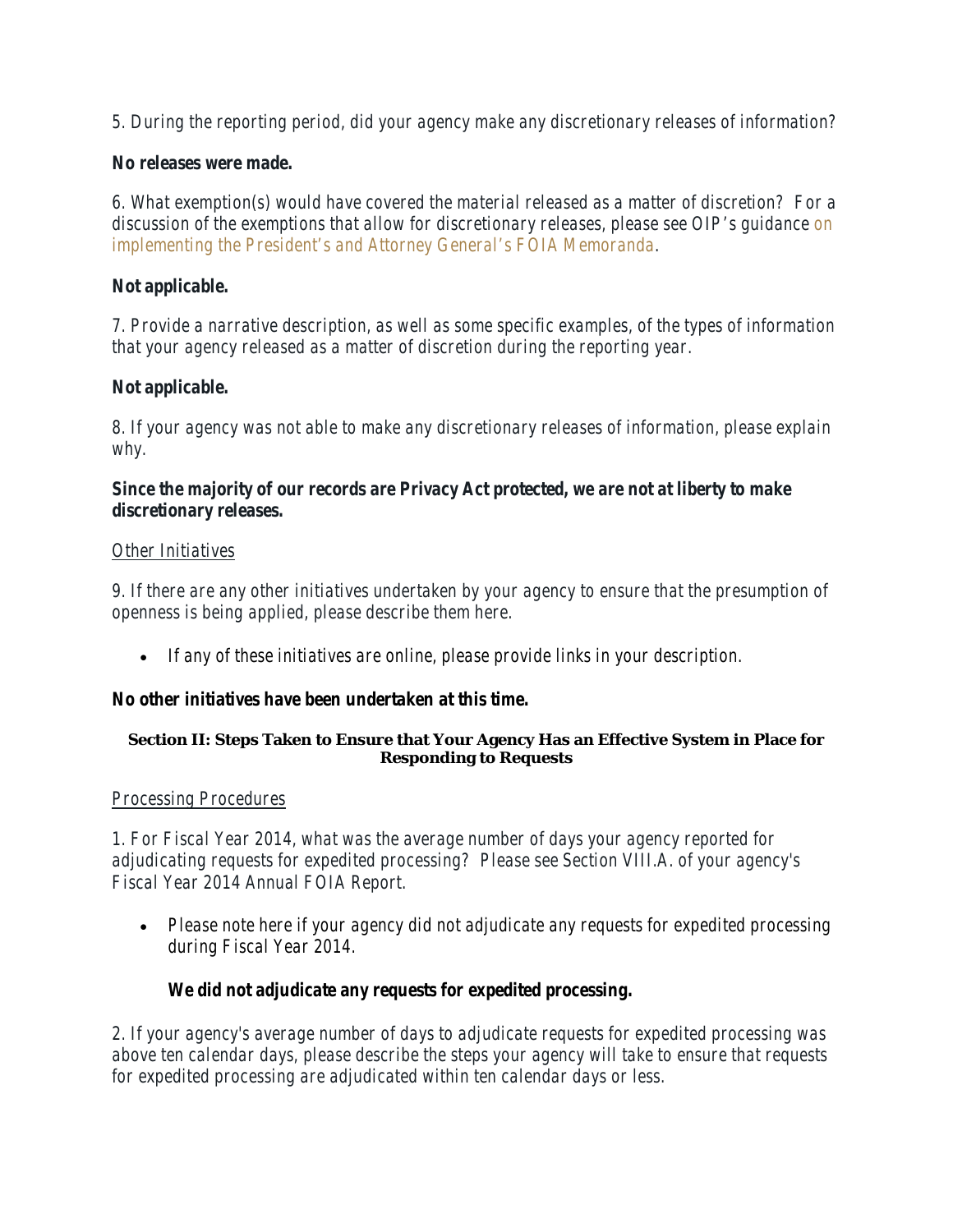#### *Not applicable.*

#### *Requester Services*

3. *Does your agency notify requesters of the mediation services offered by the Office of Government Information Services (OGIS) at the National Archives and Records Administration? See OIP Guidance, ["Notifying Requesters of the Mediation Services Offered by](http://www.justice.gov/oip/foiapost/2010foiapost21.htm)  [OGIS.](http://www.justice.gov/oip/foiapost/2010foiapost21.htm)" (July 9, 2010)* 

### *At this time, this information is not provided to requesters in the appeal process.*

*4. When assessing fees, does your agency provide a breakdown of how FOIA fees were calculated and assessed to the FOIA requester? For example, does your agency explain the amount of fees attributable to search, review, and duplication? See OIP Guidance, ["The](http://www.justice.gov/oip/foiapost/2013foiapost06.html)  [Importance of Good Communication with FOIA Requesters 2.0:](http://www.justice.gov/oip/foiapost/2013foiapost06.html) Improving Both the Means and [the Content of Requester Communications.](http://www.justice.gov/oip/foiapost/2013foiapost06.html)" (Nov. 22, 2013)*

## *Since the majority of our requesters only pay duplication fees, a breakdown is not done. However, if a requester is charged for search and review, we would advise of the breakdown.*

*5. If estimated fees estimates are particularly high, does your agency provide an explanation for the estimate to the requester? See [id.](http://www.justice.gov/oip/foiapost/2013foiapost06.html)*

### *We do not do estimated fees since the fee is assessed after review of the records.*

#### *Other Initiatives*

*6. If there are any other steps your agency has undertaken to ensure that your FOIA system operates efficiently and effectively, such as conducting self-assessments to find greater efficiencies, improving search processes, eliminating redundancy, etc., please describe them here.*

#### *At this time, no such undertakings have been done.*

#### **Section III: Steps Taken to Increase Proactive Disclosures**

#### *Posting Material*

1. *Does your agency have a distinct process or system in place to identify records for proactive disclosure? If so, please describe your agency's process or system.*

*As indicated, the majority of our requests deal with Privacy Act protected records. However, we do post agency records such as the Strategic Plan, current and past fiscal year budgets, offender profile statistics. The offender statistics are updated monthly. www.csosa.gov*

2. *Does your process or system involve any collaboration with agency staff outside the FOIA office? If so, describe this interaction.*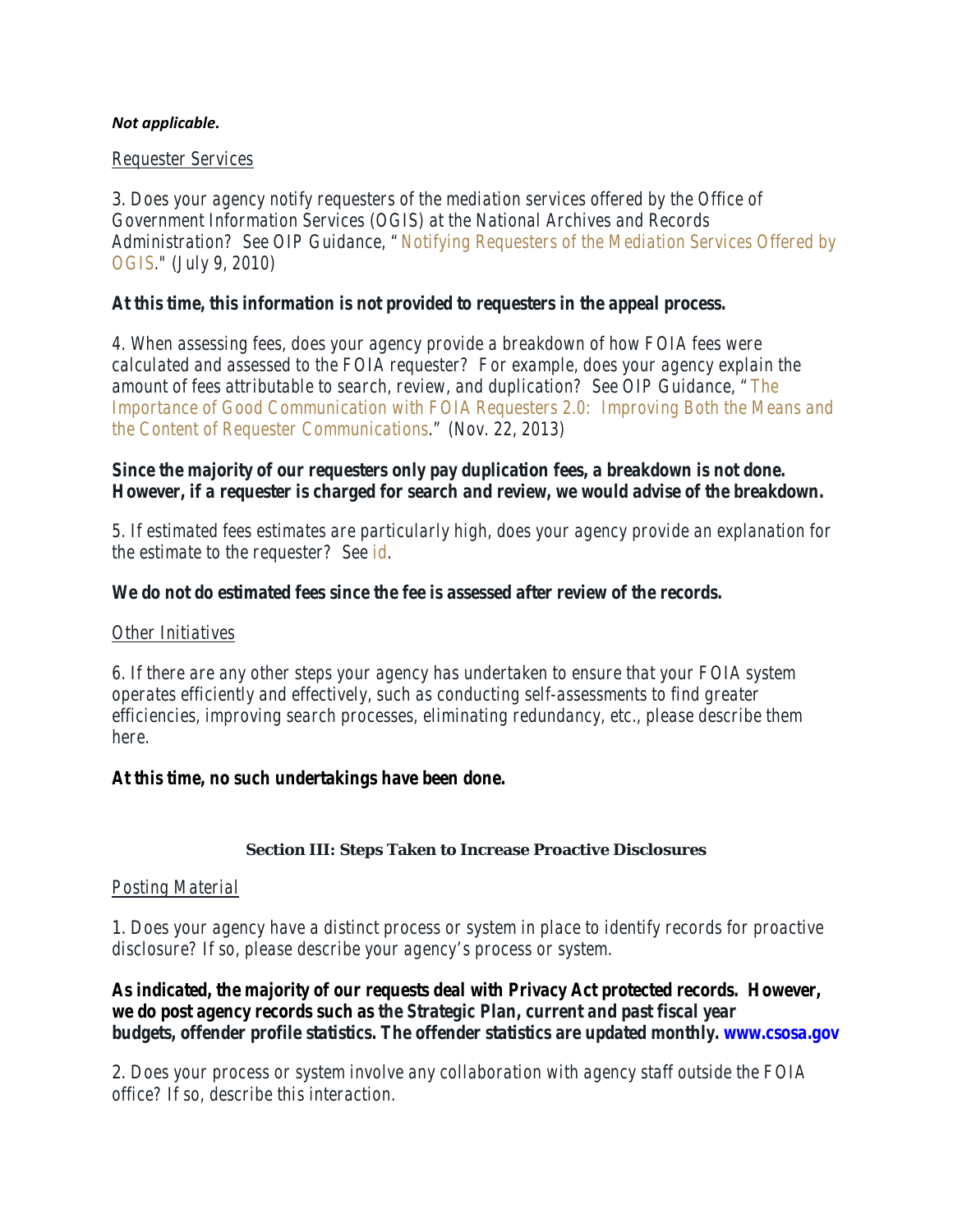## *The information posted to the agency's website is done regularly by non-FOIA staff.*

3. *Describe your agency's process or system for identifying "frequently requested" records that should be posted online.*

*At this time, we do not have any "frequently requested" records. As stated above, statistics dealing with our offender population can be found on the agency's website.*

*4. Provide examples of material that your agency has proactively disclosed during the past reporting year, including links to the posted material.*

### *We post agency records such as the Strategic Plan, current and past fiscal year budgets, offender profile statistics. The offender statistics are updated monthly. www.csosa.gov*

### *Other Initiatives*

*5. If there are any other steps your agency has taken to increase proactive disclosures, please describe them here.*

### *Not at this time.*

### **Section IV: Steps Taken to Greater Utilize Technology**

### *Making Material Posted Online More Useful*

*1. Beyond posting new material, is your agency taking steps to make the posted information more useful to the public, especially to the community of individuals who regularly access your agency's website?*

## *Not at this time.*

- *Steps can include soliciting feedback on the content and presentation of posted material, improving search capabilities on your agency website, posting material in open formats, making information available through mobile applications, providing explanatory material, etc.*
- *2. If yes, please provide examples of such improvements.*
	- *If your agency is already posting material in its most useful format, please describe these efforts.*

## *Not applicable.*

*3. Has your agency encountered challenges that make it difficult to post records you otherwise would like to post?*

*No.*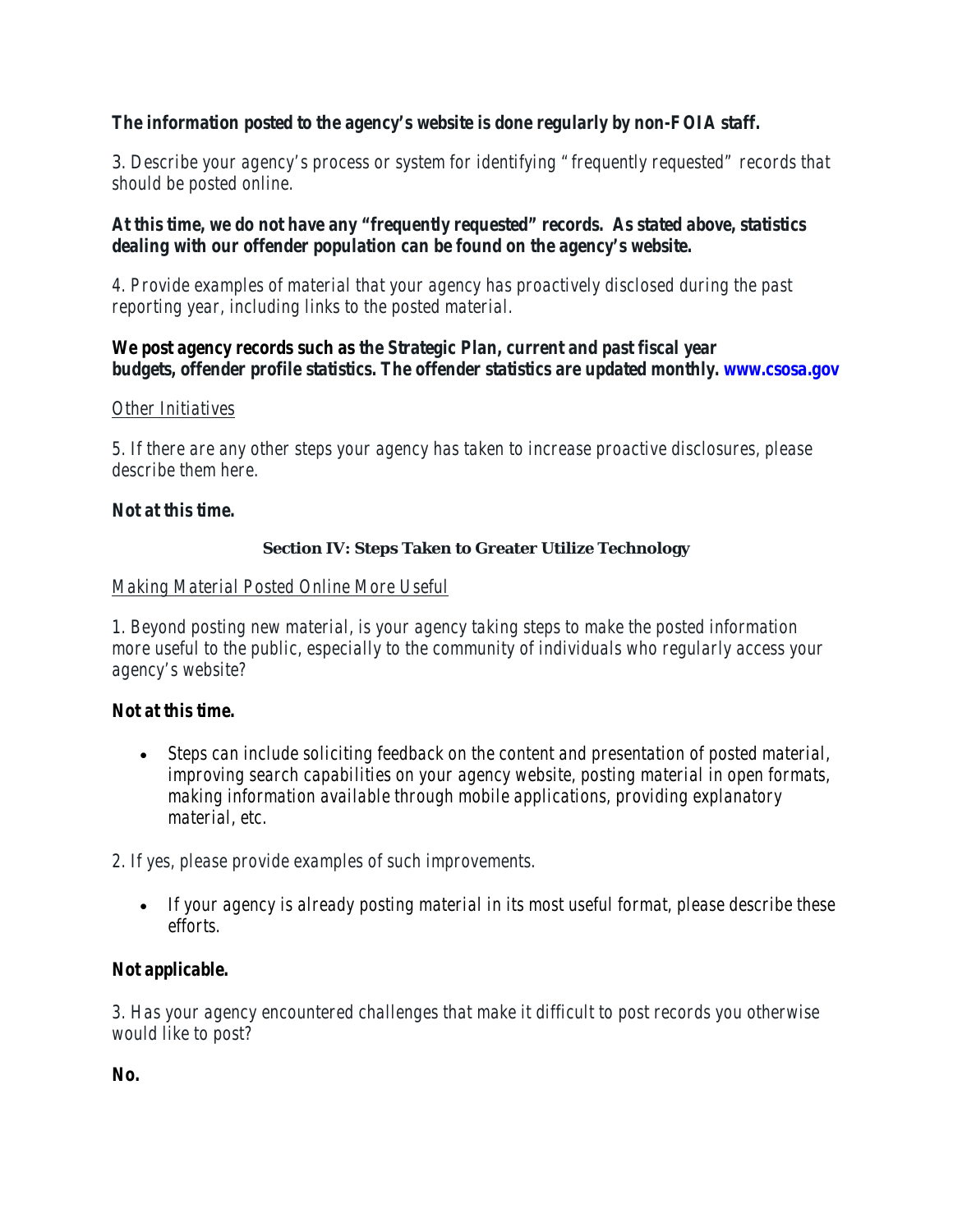*4. If so, please briefly explain what those challenges are.*

# *Not applicable.*

# *Other Initiatives*

*5. Did your agency successfully post all four quarterly reports for Fiscal Year 2014?*

# *The 4th quarter report has been created but not yet posted.*

• *Please see OIP's [guidance](http://www.justice.gov/oip/blog/foia-guidance-12) for posting of quarterly reports to ensure that your agency is following all required steps (including using the correct file type and URL structure) so that your quarterly reports are properly appearing on FOIA.gov. (If your reports are posted to your website but not appearing of FOIA.gov, please contact OIP in order to resolve the issue.)*

*6. If your agency did not successfully post all quarterly reports, with information appearing on FOIA.gov, please explain why and provide your agency's plan for ensuring that such reporting is successful in Fiscal Year 2015.*

## *As indicated, last fiscal year we had one staff member responsible for processing FOIA. At that time, the emphasis was placed on ensuring the majority of our requests were processed in a timely fashion.*

*7. Do your agency's FOIA professionals use e-mail or other electronic means to communicate with requesters whenever feasible? See OIP Guidance, ["The Importance of Good](http://www.justice.gov/oip/foiapost/2013foiapost06.html)  Communication with FOIA Requesters 2.0: [Improving Both the Means and the Content of](http://www.justice.gov/oip/foiapost/2013foiapost06.html)  [Requester Communications.](http://www.justice.gov/oip/foiapost/2013foiapost06.html)" (Nov. 22, 2013) If yes, what are the different types of electronic means are utilized by your agency to communicate with requesters?*

## *We do use email to communicate with requester, when necessary.*

*8. If your agency does not communicate electronically with requesters as a default, are there any limitations or restrictions for the use of such means? If yes, does your agency inform requesters about such limitations? See [id.](http://www.justice.gov/oip/foiapost/2013foiapost06.html)*

*If a requester cannot be contacted via email, we will make telephonic contact.*

# **V. Steps Taken to Improve Timeliness in Responding to Requests and Reducing Backlogs**

## *Simple Track*

*1. Does your agency utilize a separate track for simple requests?*

## *We do.*

*2. If so, for your agency overall in Fiscal Year 2014, was the average number of days to process simple requests twenty working days or fewer?*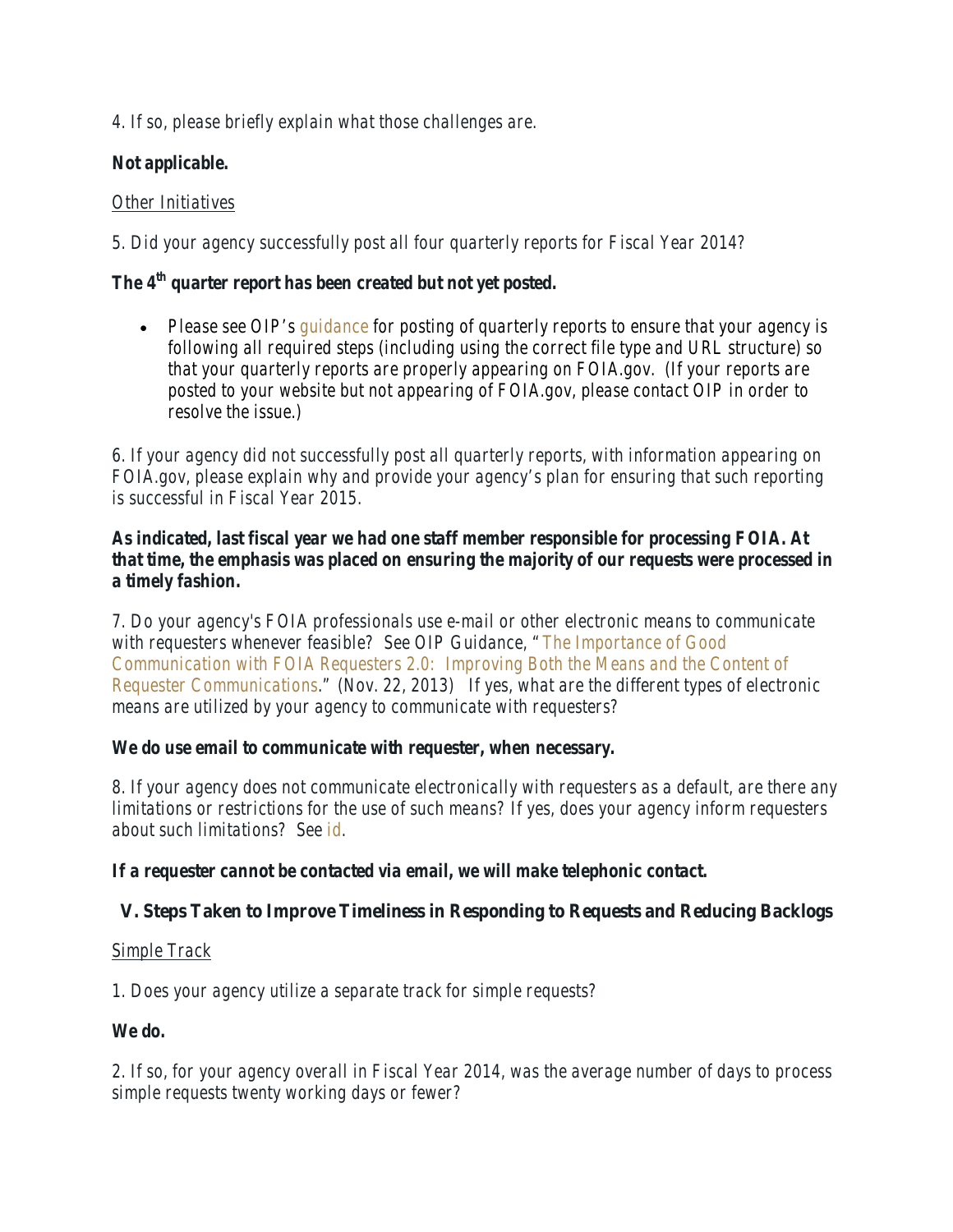### *No.*

*3. Please provide the percentage of requests processed by your agency in Fiscal Year 2014 that were placed in your simple track.*

### *100%*

*4. If your agency does not track simple requests separately, was the average number of days to process all non-expedited requests twenty working days or fewer?*

### *Not applicable.*

### *Backlogs*

## *BACKLOGGED REQUESTS*

*5. If your agency had a backlog of requests at the close of Fiscal Year 2014, did that backlog decrease as compared with the backlog reported at the end of Fiscal Year 2013?*

### *No.*

- *If not, explain why and describe the causes that contributed to your agency not being able reduce its backlog. When doing so, please also indicate if any of the following were contributing factors:*
	- o *An increase in the number of incoming requests*
	- o *A loss of staff*
	- o *An increase in the complexity of the requests received*

### *The backlogged increased by 2 requests. During this last fiscal year, we have had only one staff member responsible for all processing (logging in requests, scanning records, reviewing and producing the final response, etc.).*

*6. If you had a request backlog please report the percentage of requests that make up the backlog out of the total number of requests received by your agency in Fiscal Year 2014. If your agency did not receive any requests in Fiscal Year 2014 and/or has no request backlog, please answer with "N/A."*

#### *8%*

• *To calculate your agency's percentage, you must divide the number of backlogged requests reported in Section XII.A. of your Fiscal Year 2014 Annual FOIA Report by the number of requests received in Fiscal Year 2014, which can be found in Section V.A. of your Annual FOIA Report. Once divided, you can multiply that number by 100 to get the percentage.*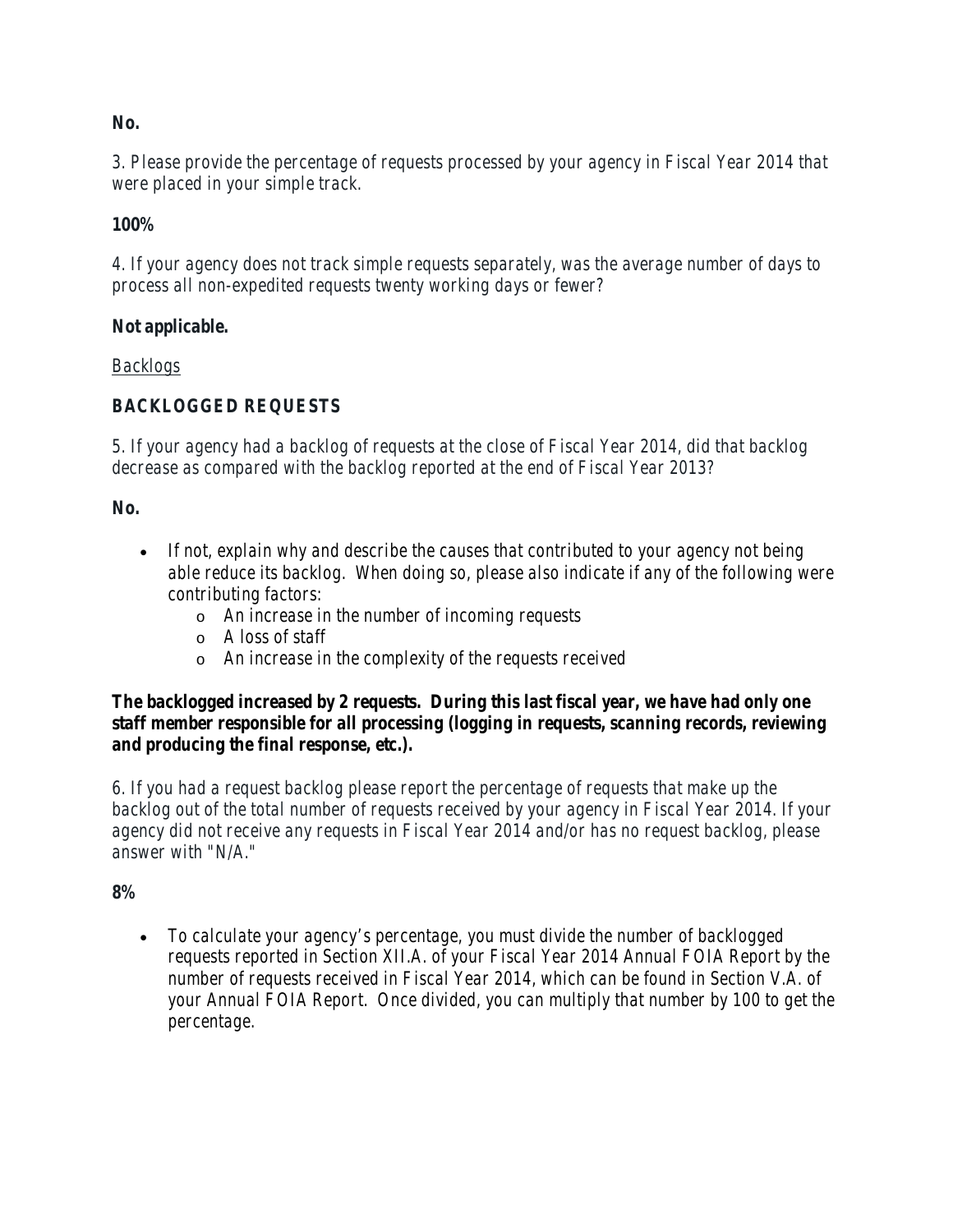# *BACKLOGGED APPEALS*

*7. If your agency had a backlog of appeals at the close of Fiscal Year 2014, did that backlog decrease as compared with the backlog reported at the end of Fiscal Year 2013?*

## *Not applicable.*

- *If not, explain why and describe the causes that contributed to your agency not being able reduce backlog. When doing so, please also indicate if any of the following were contributing factors:*
	- o *An increase in the number of incoming appeal*
	- o *A loss of staff*
	- o *An increase in the complexity of the appeals received*

*8. If you had an appeal backlog please report the percentage of appeals that make up the backlog out of the total number of appeals received by your agency in Fiscal Year 2014. If your agency did not receive any appeals in Fiscal Year 2014 and/or has no appeal backlog, please answer with "N/A."*

## *Not Applicable.*

• *To calculate your agency's percentage, you must divide the number of backlogged appeals reported in Section XII.A. of your Fiscal Year 2014 Annual FOIA Report by the number of appeals received in Fiscal Year 2014, which can be found in Section VI.A. of your Annual FOIA Report. Once divided, you can multiply that number by 100 to get the percentage.*

## *Status of Ten Oldest Requests, Appeals and Consultations*

## *TEN OLDEST REQUESTS*

*9. In Fiscal Year 2014, did your agency close the ten oldest requests that were reported pending in your Fiscal Year 2013 Annual FOIA Report?*

## *Yes.*

*10. If no, please provide the number of these requests your agency was able to close by the end of the fiscal year, as listed in Section VII.E of your Fiscal Year 2013 Annual FOIA Report. If you had less than ten total oldest requests to close, please indicate that.*

• *For example, if you only had seven requests listed as part of your "ten oldest" in Section VII.E. and you closed six of them, you should note that you closed six out of seven "oldest" requests.*

*11. Of the requests your agency was able to close from your ten oldest, please indicate how many of these were closed because the request was withdrawn by the requester. If any were*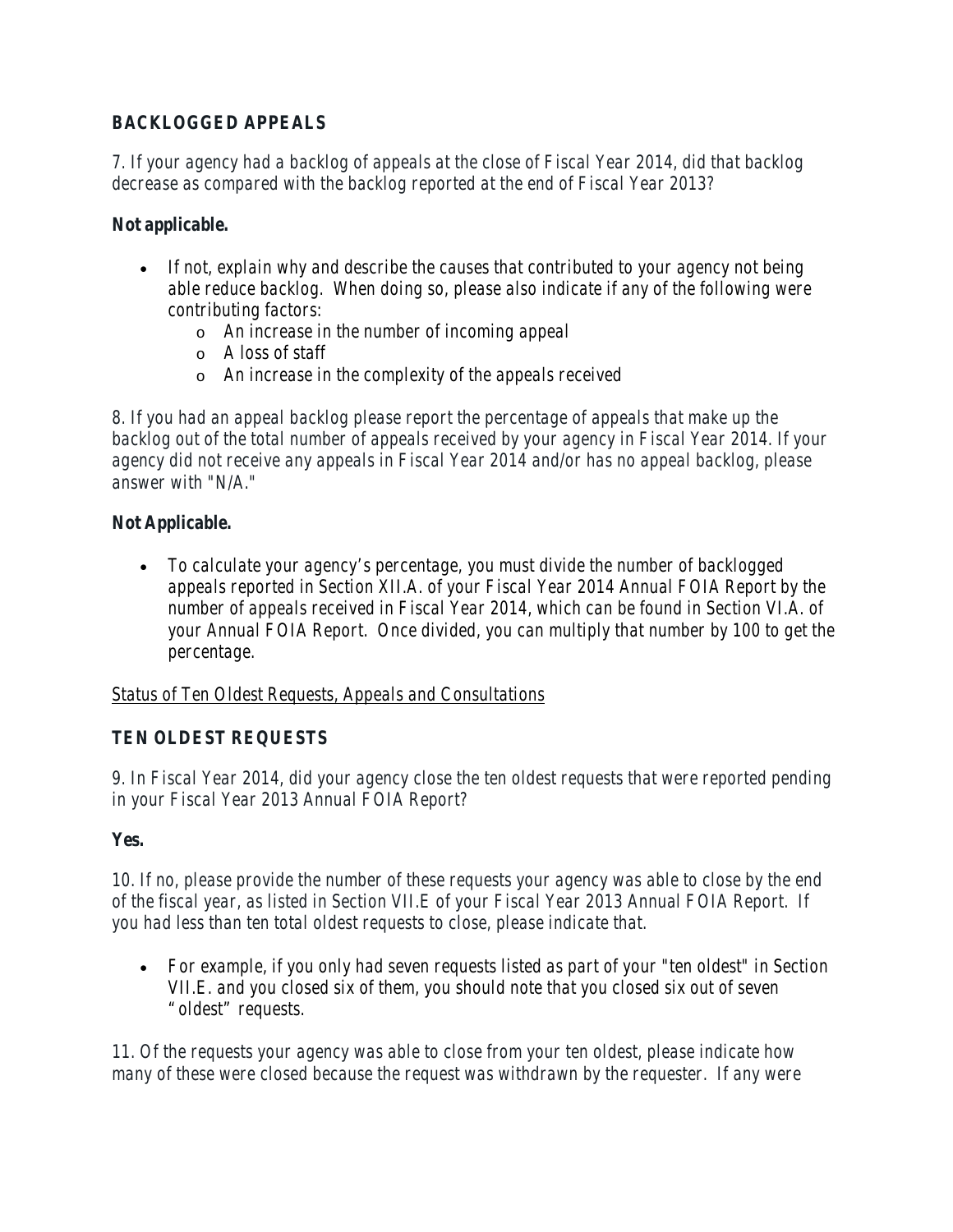*closed because the request was withdrawn, did you provide any interim responses prior to the withdrawal?*

### *None of the requests were withdrawn.*

## *TEN OLDEST APPEALS*

*12. In Fiscal Year 2014, did your agency close the ten oldest appeals that were reported pending in your Fiscal Year 2013 Annual FOIA Report?*

### *Not Applicable.*

*13. If no, please provide the number of these appeals your agency was able to close by the end of the fiscal year, as listed in Section VII.C.(5) of your Fiscal Year 2013 Annual FOIA Report. If you had less than ten total oldest appeals to close, please indicate that.*

• *For example, if you only had seven appeals listed as part of your "ten oldest" in Section VII.C.(5) and you closed six of them, you should note that you closed six out of seven "oldest" appeals.*

## *Not Applicable.*

## *TEN OLDEST CONSULTATIONS*

*14. In Fiscal Year 2014, did your agency close the ten oldest consultations that were reported pending in your Fiscal Year 2013 Annual FOIA Report?*

## *Not Applicable.*

*15. If no, please provide the number of these consultations your agency was able to close by the end of the fiscal year, as listed in Section XII.C. of your Fiscal Year 2013 Annual FOIA Report. If you had less than ten total oldest consultations to close, please indicate that.*

• *For example, if you only had seven consultations listed as part of your "ten oldest" in Section XII.C. and you closed six of them, you should note that you closed six out of seven "oldest" consultations.*

## *Not Applicable.*

## *Additional Information on Ten Oldest Requests, Appeals, Consultations and Plans*

*16. Briefly explain any obstacles your agency faced in closing its ten oldest requests, appeals, and consultations from Fiscal Year 2013.*

## *Not applicable.*

*17. If your agency was unable to close any of its ten oldest requests because you were waiting to hear back from other agencies on consultations you sent, please provide the date the request was*